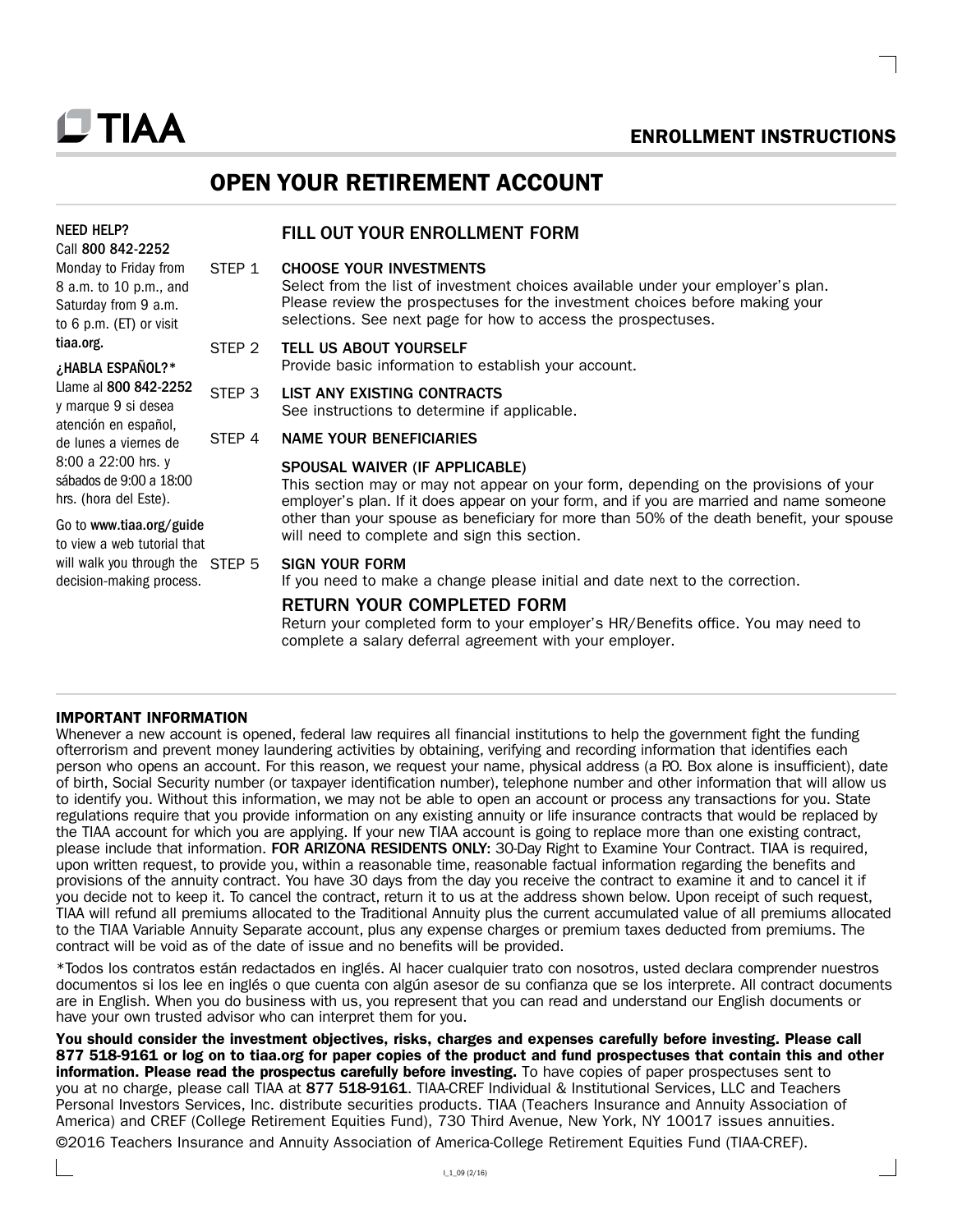

 $\sim$ 

#### NEED HELP?

For assistance in choosing an allocation or filling out your form, please call us at 800-842-2252.

## TWO EASY WAYS TO PICK YOUR INVESTMENTS

If your employer's plan offers mutual funds as an investment choice, participants with non-U.S. addresses may be subject to certain investment restrictions, including restrictions on purchases of mutual funds.

## OPTION A: One-Step Investing

This option is designed for investors who want to keep it simple — by choosing a single lifecycle fund to help meet all of their retirement needs. It's a convenient, low-maintenance way to have your retirement investments professionally managed for you — to and through retirement. All you need to do is pick a single lifecycle fund.

Lifecycle funds have names that match specific investment time horizons — the year an investor expects to retire. So all you need to do is choose the Lifecycle investment with the name that most closely matches when you think that will be.

## OPTION B: Pick Your Own Investment Mix

This option is designed for investors who want to research and evaluate their investment choices and then create their own portfolios. We can give you a head start, by providing some examples of model portfolios that include a mix of different asset classes and represent different levels of tolerance. We can also help you determine how much risk you're comfortable taking as a long-term investor.

Before making your investment choices and completing your enrollment form, please read the prospectuses and plan and investment-related information, including plan fees and expenses and current investment performance. To view the prospectuses online, go to [TIAA.org/PRO](http://www.TIAA.org/PRO) and enter your Prospectus Access Code: 101201. If you prefer, you can obtain paper copies of the product and fund prospectuses by calling 877-518-9161. With respect to the TIAA Stable Value annuity, please refer to the product-specific literature that accompanies your enrollment materials. In addition, a fact sheet providing more details about TIAA Stable Value is available at [TIAA.org](http://www.TIAA.org) or by calling 877-518-9161. Please note that on your enrollment form, you will be asked to confirm that you have received and accessed the relevant prospectus(es) and/or product literature for your investment choices. Please read the prospectuses carefully before investing.

## OPTION A: One-Step Investing

Pick the lifecycle fund that's closest to the year you plan to retire. All of your contributions will go into the fund you pick.

| Investment                           | <b>Type</b>        | Ticker<br>Symbol | Share<br>Class |
|--------------------------------------|--------------------|------------------|----------------|
| T. Rowe Price Retirement I 2005 Fund | <b>Mutual Fund</b> | <b>TRPFX</b>     | ı              |
| T. Rowe Price Retirement I 2010 Fund | <b>Mutual Fund</b> | <b>TRPAX</b>     | I              |
| T. Rowe Price Retirement I 2015 Fund | <b>Mutual Fund</b> | <b>TRFGX</b>     | п              |
| T. Rowe Price Retirement I 2020 Fund | Mutual Fund        | TRBRX            | п              |
| T. Rowe Price Retirement I 2025 Fund | <b>Mutual Fund</b> | <b>TRPHX</b>     | п              |
| T. Rowe Price Retirement I 2030 Fund | <b>Mutual Fund</b> | <b>TRPCX</b>     |                |
| T. Rowe Price Retirement I 2035 Fund | Mutual Fund        | <b>TRPJX</b>     |                |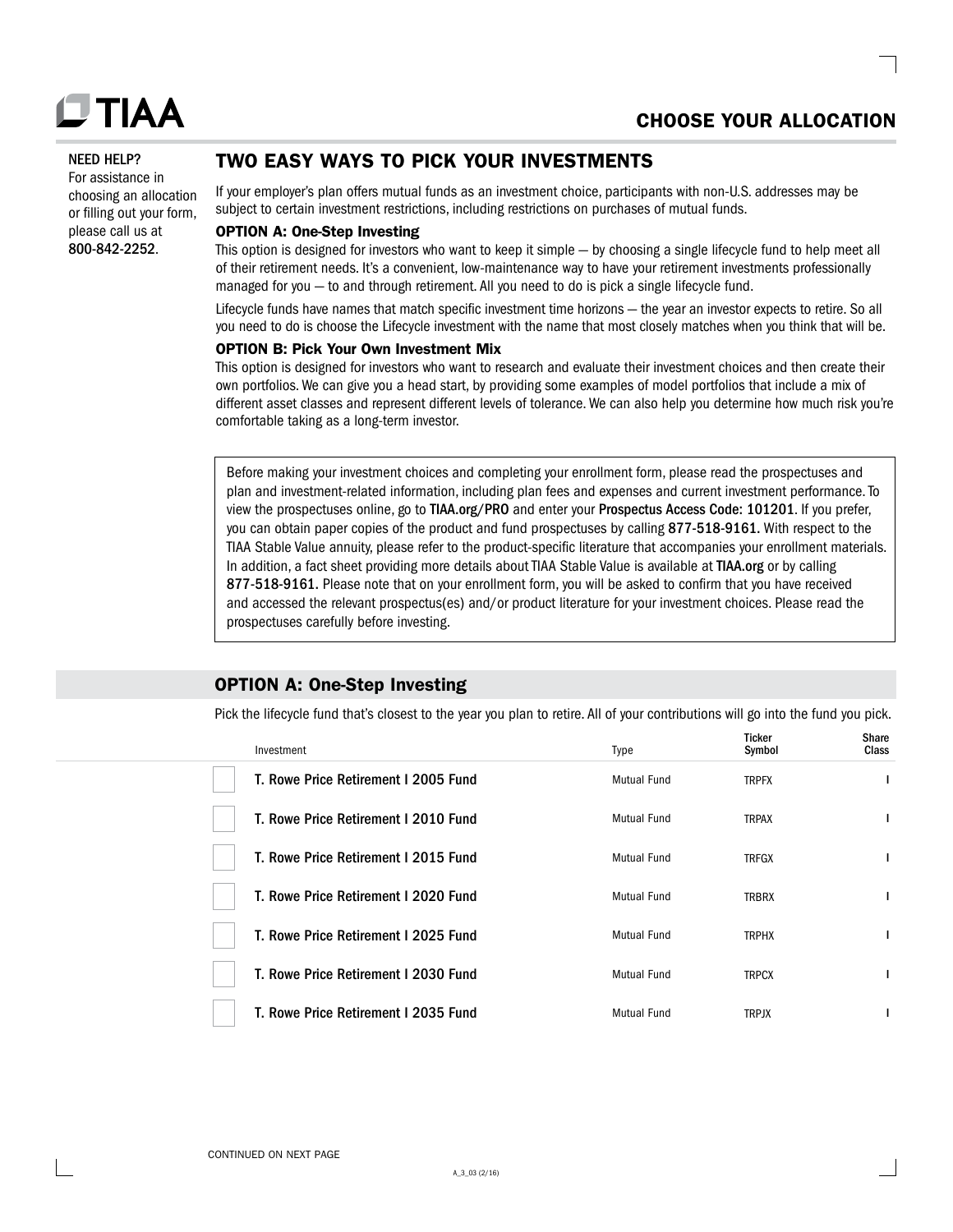

## CHOOSE YOUR ALLOCATION

## OPTION A: One-Step Investing (Continued)

| Investment                               | <b>Type</b>        | Ticker<br>Symbol | Share<br><b>Class</b> |
|------------------------------------------|--------------------|------------------|-----------------------|
| T. Rowe Price Retirement I 2040 Fund     | <b>Mutual Fund</b> | <b>TRPDX</b>     |                       |
| T. Rowe Price Retirement I 2045 Fund     | <b>Mutual Fund</b> | <b>TRPKX</b>     |                       |
| T. Rowe Price Retirement I 2050 Fund     | Mutual Fund        | <b>TRPMX</b>     |                       |
| T. Rowe Price Retirement I 2055 Fund     | <b>Mutual Fund</b> | <b>TRPNX</b>     |                       |
| T. Rowe Price Retirement I 2060 Fund     | Mutual Fund        | <b>TRPLX</b>     |                       |
| T. Rowe Price Retirement I Balanced Fund | <b>Mutual Fund</b> | <b>TRPTX</b>     |                       |

## OPTION B: Pick Your Own Investments

Pick your own investments to build a diversified mix that's right for you. Please use only whole numbers and make sure your total allocation equals 100%. HELPFUL TOOL: Visit [TIAA.org/calcs](http://www.TIAA.org/calcs) to use our Asset Allocation Evaluator to help you create an allocation.

|                    | Percentage | Investment                                    | <b>Type</b>        | <b>Ticker</b><br>Symbol | Share<br>Class        |
|--------------------|------------|-----------------------------------------------|--------------------|-------------------------|-----------------------|
| <b>EQUITIES</b>    | $\%$       | AB Discovery Growth Fund                      | <b>Mutual Fund</b> | <b>CHCZX</b>            | Z                     |
|                    | %          | American Funds EuroPacific Growth Fund        | <b>Mutual Fund</b> | <b>RERGX</b>            | R <sub>6</sub>        |
|                    | %          | <b>CREF Stock Account Variable</b>            | Annuity            | <b>QCSTIX</b>           | R <sub>3</sub>        |
|                    | $\%$       | Delaware Small Cap Value Fund                 | <b>Mutual Fund</b> | <b>DVZRX</b>            | R <sub>6</sub>        |
|                    | $\%$       | JPMorgan Equity Income Fund                   | <b>Mutual Fund</b> | <b>OIEJX</b>            | R <sub>6</sub>        |
|                    | $\%$       | T. Rowe Price Blue Chip Growth Fund           | <b>Mutual Fund</b> | <b>TBCIX</b>            |                       |
|                    | $\%$       | <b>TIAA-CREF Real Estate Securities Fund</b>  | Mutual Fund        | <b>TIREX</b>            | Institutional         |
|                    | $\%$       | <b>TIAA-CREF Quant Small-Cap Equity Fund</b>  | <b>Mutual Fund</b> | <b>TISEX</b>            | Institutional         |
|                    | $\%$       | Vanguard Extended Market Index Fund           | <b>Mutual Fund</b> | <b>VIEIX</b>            | Institutional         |
|                    | $\%$       | Vanguard Institutional Index Fund             | Mutual Fund        | VIIIX                   | Institutional<br>Plus |
|                    | $\%$       | Vanguard Total International Stock Index Fund | <b>Mutual Fund</b> | <b>VTSNX</b>            | Institutional         |
|                    | $\%$       | Victory Sycamore Established Value Fund       | <b>Mutual Fund</b> | <b>VEVRX</b>            | R <sub>6</sub>        |
| <b>REAL ESTATE</b> | $\%$       | <b>TIAA Real Estate Account</b>               | Variable Annuity   | <b>OREARX</b>           | N/A                   |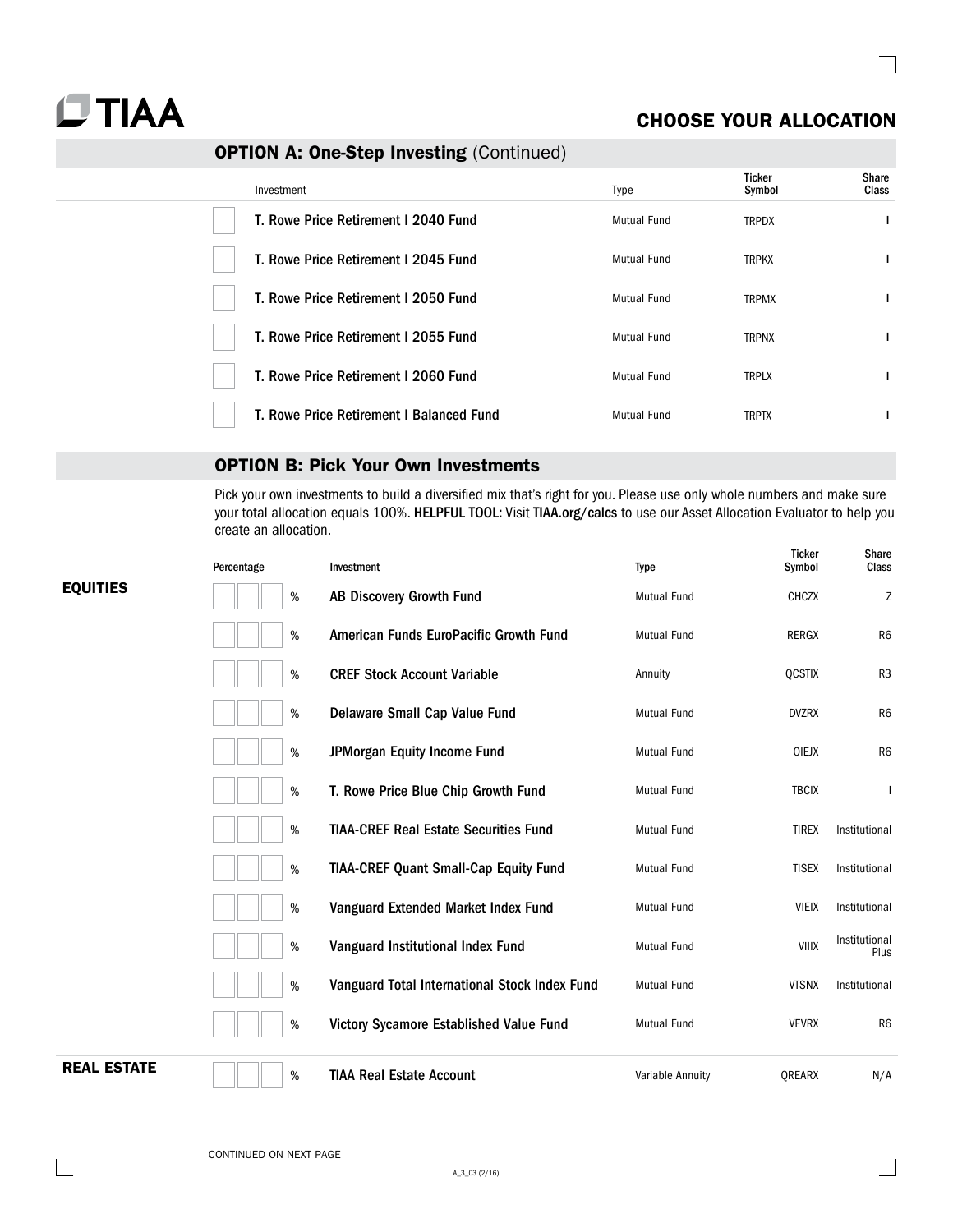

## CHOOSE YOUR ALLOCATION

## OPTION B: Pick Your Own Investments (Continued)

|                     | Percentage | Investment                                 | <b>Type</b>               | Ticker<br>Symbol | Share<br>Class |
|---------------------|------------|--------------------------------------------|---------------------------|------------------|----------------|
| <b>FIXED INCOME</b> | $\%$       | <b>BlackRock High Yield Bond Portfolio</b> | <b>Mutual Fund</b>        | <b>BRHYX</b>     | Κ              |
|                     | $\%$       | <b>CREF Inflation-Linked Bond Account</b>  | Variable Annuity          | QCILIX           | R <sub>3</sub> |
|                     | $\%$       | <b>PIMCO Total Return Fund</b>             | <b>Mutual Fund</b>        | <b>PTTRX</b>     | Institutional  |
|                     | $\%$       | Vanguard Total Bond Market Index Fund      | <b>Mutual Fund</b>        | <b>VBTIX</b>     | Institutional  |
| <b>MONEY MARKET</b> | $\%$       | <b>CREF Money Market Account</b>           | Variable Annuity          | QCMMIX           | R <sub>3</sub> |
| <b>GUARANTEED</b>   | $\%$       | <b>TIAA Stable Value</b>                   | <b>Guaranteed Annuity</b> | N/A              | N/A            |
|                     | $\%$       | <b>TIAA Traditional Annuity</b>            | <b>Guaranteed Annuity</b> | N/A              | N/A            |
| <b>MULTI ASSET</b>  | $\%$       | <b>CREF Social Choice Account</b>          | Valuable Annuity          | <b>QCSCIX</b>    | R <sub>3</sub> |
|                     | $\%$       | T. Rowe Price Retirement I 2005 Fund       | <b>Mutual Fund</b>        | <b>TRPFX</b>     | $\mathsf{I}$   |
|                     | $\%$       | T. Rowe Price Retirement I 2010 Fund       | <b>Mutual Fund</b>        | <b>TRPAX</b>     | $\mathsf{I}$   |
|                     | $\%$       | T. Rowe Price Retirement I 2015 Fund       | <b>Mutual Fund</b>        | <b>TRFGX</b>     |                |
|                     | $\%$       | T. Rowe Price Retirement I 2020 Fund       | <b>Mutual Fund</b>        | <b>TRBRX</b>     | I              |
|                     | $\%$       | T. Rowe Price Retirement I 2025 Fund       | <b>Mutual Fund</b>        | <b>TRPHX</b>     | I              |
|                     | $\%$       | T. Rowe Price Retirement I 2030 Fund       | <b>Mutual Fund</b>        | <b>TRPCX</b>     | ı              |
|                     | $\%$       | T. Rowe Price Retirement I 2035 Fund       | <b>Mutual Fund</b>        | <b>TRPJX</b>     | $\mathbf{I}$   |
|                     | $\%$       | T. Rowe Price Retirement I 2040 Fund       | <b>Mutual Fund</b>        | <b>TRPDX</b>     | $\mathsf{I}$   |
|                     | $\%$       | T. Rowe Price Retirement I 2045 Fund       | Mutual Fund               | <b>TRPKX</b>     | I              |
|                     | $\%$       | T. Rowe Price Retirement I 2050 Fund       | Mutual Fund               | <b>TRPMX</b>     | $\mathbf{I}$   |
|                     | $\%$       | T. Rowe Price Retirement I 2055 Fund       | <b>Mutual Fund</b>        | <b>TRPNX</b>     | L              |
|                     | $\%$       | T. Rowe Price Retirement I 2060 Fund       | Mutual Fund               | <b>TRPLX</b>     | $\mathbf{I}$   |
|                     | $\%$       | T. Rowe Price Retirement I Balanced Fund   | Mutual Fund               | <b>TRPTX</b>     | T              |
|                     | 100%       | <b>TOTAL</b>                               |                           |                  |                |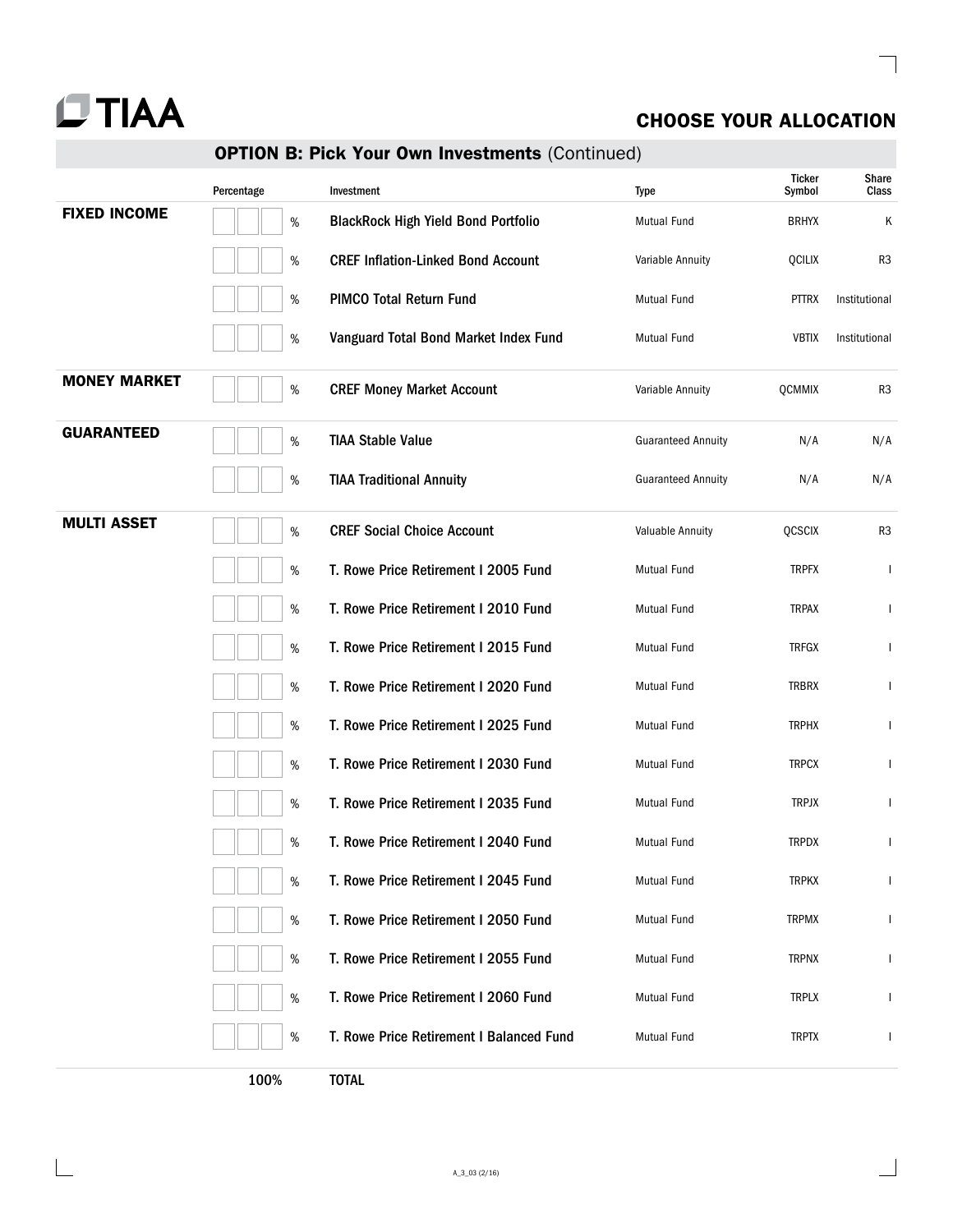Teachers Insurance and Annuity Association of America-College Retirement Equities Fund, New York, NY 10017

## **DTIAA**

## ENROLLMENT FORM

FOR TIAA & CREF RETIREMENT ANNUITY (RA) CONTRACTS

| Please print in capital                         |                    | <b>TELL US ABOUT YOURSELF</b>                                                                                                                                                                                                                                         |        |                      |             |  |                                       |  |
|-------------------------------------------------|--------------------|-----------------------------------------------------------------------------------------------------------------------------------------------------------------------------------------------------------------------------------------------------------------------|--------|----------------------|-------------|--|---------------------------------------|--|
| letters and only use<br>black or dark blue ink. | Title              | <b>First Name</b>                                                                                                                                                                                                                                                     |        |                      | Middle Name |  |                                       |  |
|                                                 |                    |                                                                                                                                                                                                                                                                       |        |                      |             |  |                                       |  |
|                                                 | Last Name          |                                                                                                                                                                                                                                                                       |        |                      |             |  |                                       |  |
|                                                 |                    |                                                                                                                                                                                                                                                                       |        |                      |             |  |                                       |  |
|                                                 |                    | Social Security or Tax ID Number                                                                                                                                                                                                                                      | Gender |                      |             |  | Birth Date (mm/dd/yyyy)               |  |
|                                                 |                    |                                                                                                                                                                                                                                                                       | Male   |                      | Female      |  |                                       |  |
|                                                 | Your Spouse's Name |                                                                                                                                                                                                                                                                       |        | E-mail Address       |             |  |                                       |  |
|                                                 |                    |                                                                                                                                                                                                                                                                       |        |                      |             |  |                                       |  |
|                                                 | Daytime Phone      |                                                                                                                                                                                                                                                                       |        | <b>Evening Phone</b> |             |  |                                       |  |
|                                                 |                    |                                                                                                                                                                                                                                                                       |        |                      |             |  |                                       |  |
|                                                 |                    | Residential Address (No PO Boxes please.)                                                                                                                                                                                                                             |        |                      |             |  |                                       |  |
|                                                 | Address            |                                                                                                                                                                                                                                                                       |        |                      |             |  |                                       |  |
|                                                 |                    |                                                                                                                                                                                                                                                                       |        |                      |             |  |                                       |  |
|                                                 |                    |                                                                                                                                                                                                                                                                       |        |                      |             |  |                                       |  |
|                                                 | City               |                                                                                                                                                                                                                                                                       |        | State                | Zip Code    |  | Country                               |  |
|                                                 |                    |                                                                                                                                                                                                                                                                       |        |                      |             |  |                                       |  |
|                                                 |                    |                                                                                                                                                                                                                                                                       |        |                      |             |  |                                       |  |
|                                                 |                    | Mailing Address (If different from your residential address.)                                                                                                                                                                                                         |        |                      |             |  |                                       |  |
|                                                 | Address            |                                                                                                                                                                                                                                                                       |        |                      |             |  |                                       |  |
|                                                 |                    |                                                                                                                                                                                                                                                                       |        |                      |             |  |                                       |  |
|                                                 |                    |                                                                                                                                                                                                                                                                       |        |                      |             |  |                                       |  |
|                                                 | City               |                                                                                                                                                                                                                                                                       |        | State                | Zip Code    |  | Country                               |  |
|                                                 |                    |                                                                                                                                                                                                                                                                       |        |                      |             |  |                                       |  |
|                                                 |                    | <b>Employment Information</b>                                                                                                                                                                                                                                         |        |                      |             |  |                                       |  |
|                                                 | Employer           |                                                                                                                                                                                                                                                                       |        |                      |             |  |                                       |  |
|                                                 |                    | Syracuse University                                                                                                                                                                                                                                                   |        |                      |             |  |                                       |  |
|                                                 | Campus/Branch      |                                                                                                                                                                                                                                                                       |        |                      |             |  | Plan ID                               |  |
|                                                 |                    |                                                                                                                                                                                                                                                                       |        |                      |             |  | 1<br>2<br>0<br>$\mathbf{1}$<br>0<br>1 |  |
|                                                 |                    | <b>Your Investment Allocation</b>                                                                                                                                                                                                                                     |        |                      |             |  |                                       |  |
| Important<br>▶<br><b>Information</b>            |                    | Please be sure to provide instructions on how to allocate your contributions to the investments offered under the retirement                                                                                                                                          |        |                      |             |  |                                       |  |
|                                                 |                    | plan on the "Choose Your Allocation" form. If your asset allocation is missing or incomplete in any way, your contributions will be<br>automatically invested in accordance with the plan's Qualified Default Investment Alternatives or otherwise applicable default |        |                      |             |  |                                       |  |
|                                                 |                    | investment, which can be located in the plan's Summary Plan Description available from your employer.                                                                                                                                                                 |        |                      |             |  |                                       |  |

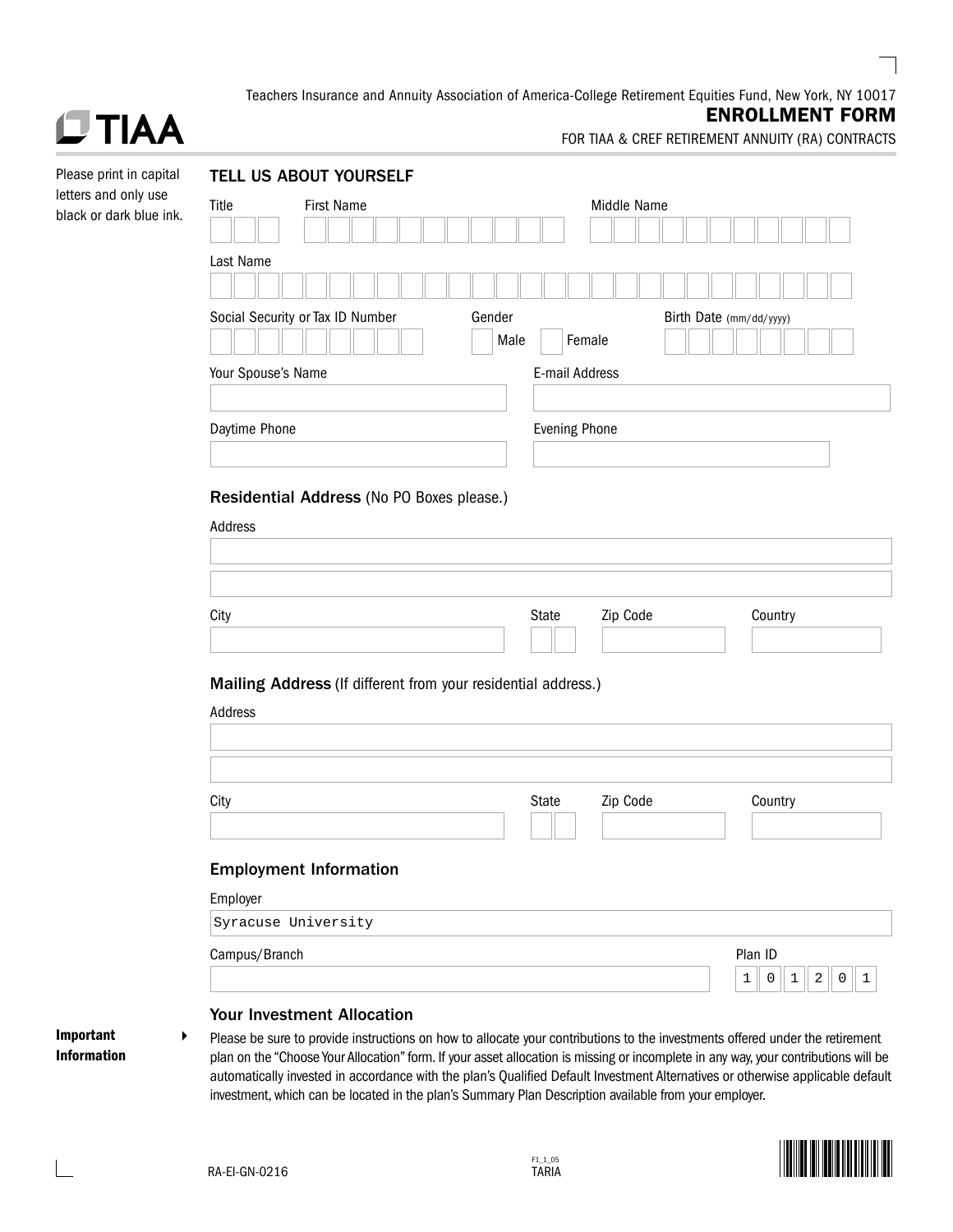## ENROLLMENT FORM

FOR TIAA & CREF RETIREMENT ANNUITY (RA) CONTRACTS

| $\sim$<br>. . |  |
|---------------|--|
|               |  |

| Regulations require    |
|------------------------|
| that we ask if you are |
| replacing an existing  |
| annuity contract/      |
| certificate or life    |
| insurance policy with  |
| this enrollment.       |

DEFINITION: Primary beneficiaries are individuals who are

## LIST ANY EXISTING CONTRACTS /CERTIFICATES (IF APPLICABLE)

Do you own any annuity contracts /certificates or life insurance policies?

| Yes |  | No |
|-----|--|----|
|-----|--|----|

Does this enrollment replace, discontinue or change an existing annuity contract /certificate or life insurance policy?

- If yes, provide contract /certificate number and company name below.
- If no, skip this step and proceed to 'Name Your Beneficiaries'.

Contract /Certificate Number Company Name

| $55$ $55$ $50$ $50$ $50$ $50$ |  |  |  |  |
|-------------------------------|--|--|--|--|
|                               |  |  |  |  |
|                               |  |  |  |  |
|                               |  |  |  |  |
|                               |  |  |  |  |
|                               |  |  |  |  |
|                               |  |  |  |  |
|                               |  |  |  |  |
|                               |  |  |  |  |
|                               |  |  |  |  |
|                               |  |  |  |  |
|                               |  |  |  |  |
|                               |  |  |  |  |
|                               |  |  |  |  |

| ,我们也不会有什么。""我们不会有什么?""我们不会有什么?""我们不会有什么?""我们不会有什么?""我们不会有什么?""我们不会有什么?""我们不会有什么?" |  |  |  |
|-----------------------------------------------------------------------------------|--|--|--|
|                                                                                   |  |  |  |
|                                                                                   |  |  |  |
|                                                                                   |  |  |  |
|                                                                                   |  |  |  |
|                                                                                   |  |  |  |
|                                                                                   |  |  |  |
|                                                                                   |  |  |  |

## NAME YOUR BENEFICIARIES

## Primary Beneficiaries

| beneficiaries are<br>individuals who are<br>entitled to receive the |              | Name (Title, First Name, Middle Name, Last Name) |                         |  |
|---------------------------------------------------------------------|--------------|--------------------------------------------------|-------------------------|--|
| benefits of your plan<br>if you die.                                | Percentage   | Social Security or Tax ID Number                 | Birth Date (mm/dd/yyyy) |  |
| Make sure the<br>percentages for<br>your primary and                | Relationship |                                                  |                         |  |
| contingent beneficiaries<br>each totals 100%.                       |              | Name (Title, First Name, Middle Name, Last Name) |                         |  |
|                                                                     | Percentage   | Social Security or Tax ID Number                 | Birth Date (mm/dd/yyyy) |  |
|                                                                     | Relationship |                                                  |                         |  |

CONTINUED ON NEXT PAGE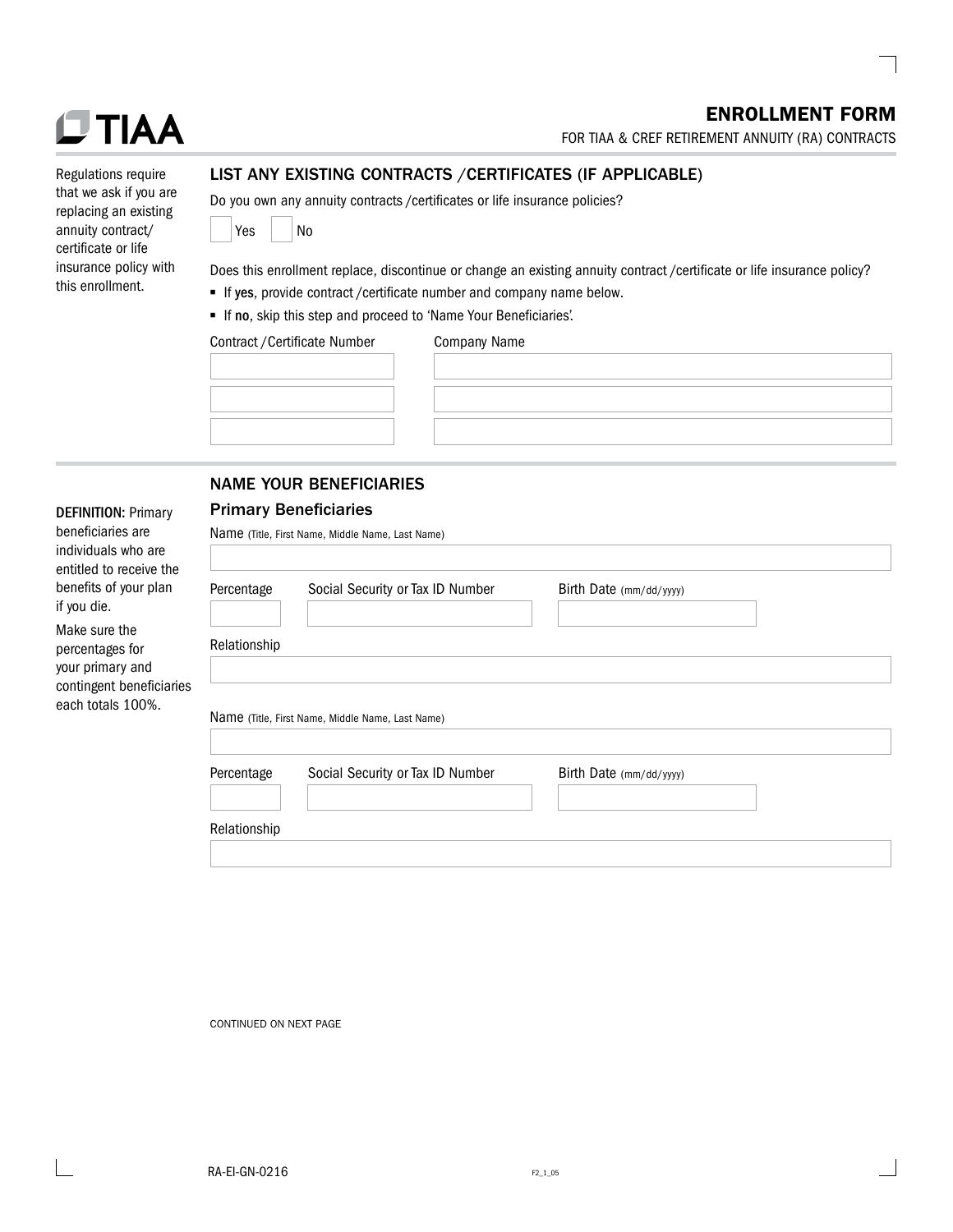## ENROLLMENT FORM

FOR TIAA & CREF RETIREMENT ANNUITY (RA) CONTRACTS

| $\sim$ | ١. |  |
|--------|----|--|
|        |    |  |

| <b>DEFINITION: Contingent</b> |
|-------------------------------|
| beneficiaries are             |
| individuals who are           |
| entitled to receive           |
| the benefits of your          |
| plan if the primary           |
| beneficiary(ies) die(s)       |
| before you.                   |
|                               |

To choose more than two primary or contingent beneficiar include an additional page with your name, Social Security or Tax number, and the information for the additional beneficiari

#### Contingent Beneficiaries

| Percentage   | Social Security or Tax ID Number                 | Birth Date (mm/dd/yyyy) |
|--------------|--------------------------------------------------|-------------------------|
| Relationship |                                                  |                         |
|              |                                                  |                         |
|              |                                                  |                         |
|              | Name (Title, First Name, Middle Name, Last Name) |                         |
|              |                                                  |                         |
| Percentage   | Social Security or Tax ID Number                 | Birth Date (mm/dd/yyyy) |

## You only need to have your spouse complete this section if:

### 1. you are married, AND

2. you wish to name a person or entity other than your spouse as primary beneficiary for more than 50% of the death benefit.

The da spous be the than th your e Your s must witnes repres  $\blacktriangleright$ 

## WAIVER OF SPOUSE'S RIGHT TO PRERETIREMENT DEATH BENEFITS (IF APPLICABLE)

PLEASE NOTE: If you're married and you name a person or entity other than your spouse as primary beneficiary for more than 50% of the death benefit or the percent specified by your employer plan, then your spouse must properly consent to waive his/her preretirement survivor death benefit under your employer plan and/or ERISA in order to put your nonspousal beneficiary designation into effect. Generally, waiving spousal rights is available if you are age 35 or older. If you're under age 35 and wish to designate someone other than your spouse as beneficiary, please contact your benefits office.

### CONSENT BY SPOUSE (MUST BE WITNESSED)

I am voluntarily and irrevocably giving up my right to a qualified preretirement survivor death benefit. I recognize that any preretirement death benefit payable under these annuities and/or mutual funds held under my spouse's employer plan will be paid to the beneficiaries as described in this form.

|                                                         | Signature of Spouse                                         | Date $(mm/dd/yyyy)$ |
|---------------------------------------------------------|-------------------------------------------------------------|---------------------|
| ate of vour<br>e's signature must                       |                                                             |                     |
| same or later<br>he date you sign                       | Social Security or Tax ID Number<br>Birth Date (mm/dd/yyyy) |                     |
| nrollment form.<br>pouse's signature<br>be notarized or | Signature of Notary Public or Plan Representative           | Date $(mm/dd/yyyy)$ |
| sed by a plan<br>entative.                              |                                                             |                     |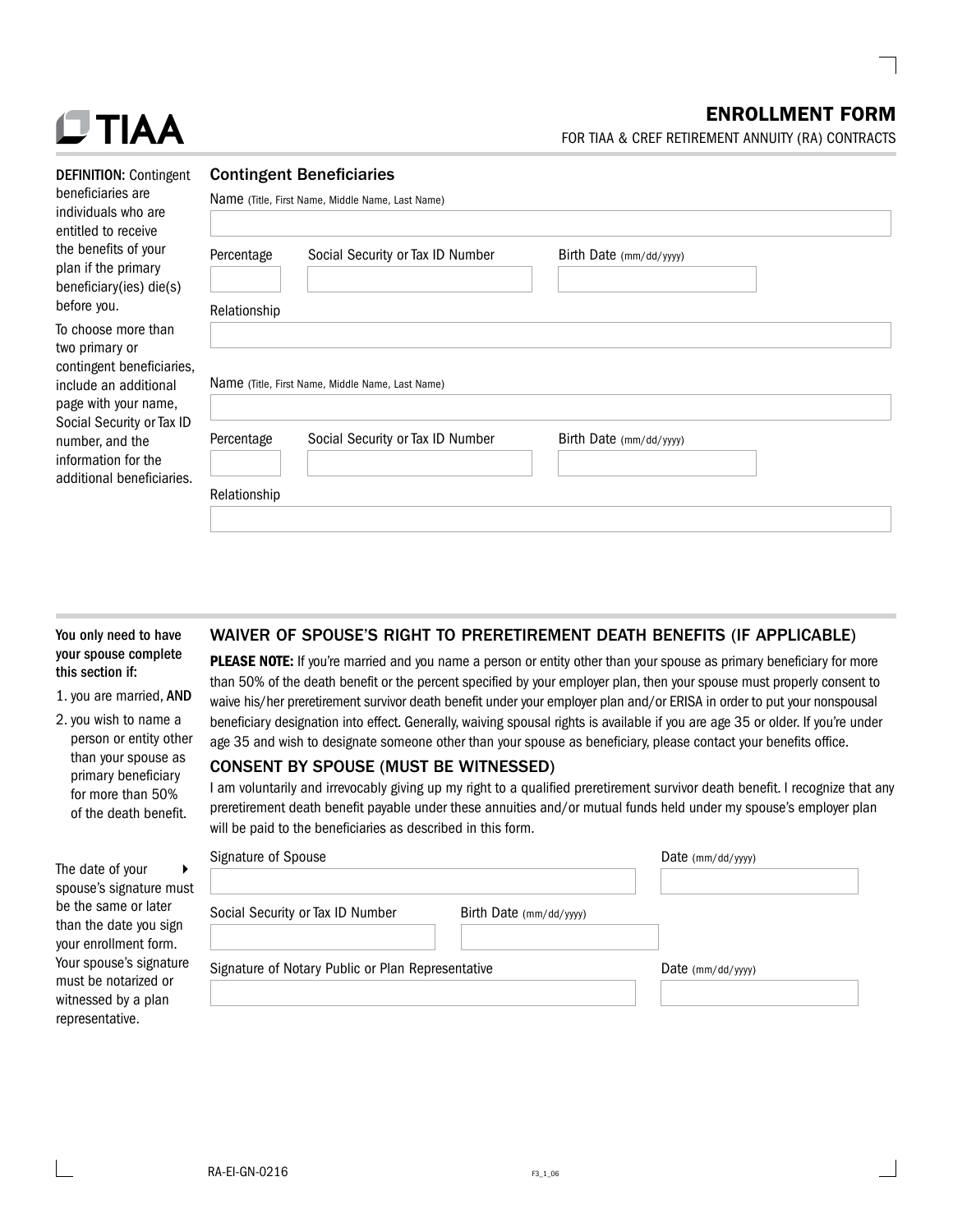

## SIGN YOUR FORM

Your employer's plan may offer mutual funds as an investment choice in addition to the TIAA and CREF annuities. The TIAA and CREF annuity contracts and amounts in any of the mutual funds do not provide for loans and cannot be assigned. Under federal law, distributions before age 59½ or before termination of employment may be prohibited, limited, and/or subject to substantial tax penalties. Your ability to make withdrawals and transfers from the TIAA and CREF annuity contracts is subject to the terms of these contracts and may be limited. The TIAA annuity contract does not allow lump-sum cash withdrawals or transfers from the TIAA Traditional Annuity, and withdrawals and transfers must be spread over a tenyear period. Transfers among the TIAA Variable Annuity Separate accounts, the CREF Variable Annuity accounts and any of the non-annuity mutual funds may be made in a lump sum. The amount and value of any accumulation units transferred from any account within a TIAA Variable Annuity Separate account may be affected by redemption charges imposed by the investments in which the account invests. The accumulations in and benefit payments from the CREF accounts, the TIAA Variable Annuity Separate accounts, and the mutual funds are *variable* and *not guaranteed;* they depend on the investment performance of these accounts.

Your beneficiary designation will apply to your TIAA and CREF annuities and to the mutual fund accounts. Under your employer's plan, your spouse has the right to a death benefit. If the plan is subject to ERISA, your spouse is entitled to at least 50% of the death benefit specified by the plan. If the plan is not subject to ERISA, your spouse is entitled to the percentage stipulated by the plan. Your spouse must consent to any beneficiary designation that doesn't meet this requirement by completing the "Waiver of Spouse's Right to Preretirement Death Benefits."

## PROSPECTUS AND OTHER DOCUMENTS ACKNOWLEDGMENT

Please check the box below acknowledging your receipt of the following documents:

- $\blacksquare$  Prospectuses for the investment options available to you  $\blacksquare$  TIAA Business Continuity Policy
- **n** TIAA Privacy Policy **n Intermediary Frequent Trading Policy**
- 

### Please check the box below to acknowledge electronic receipt of prospectuses and other required documents.

 I acknowledge that I consent to receiving and have received the above-referenced documents for my plan by means of either the TIAA website ([tiaa.org](http://tiaa.org)), the website from which this form was downloaded, a CD accompanying my enrollment form, or at the special web address *[www.tiaa.org/PRO](http://www.tiaa.org/PRO) using the Prospectus Access Code provided in my enrollment materials.* I further acknowledge that I am able to access these documents via one of these sources. I understand that this acknowledgment applies only to this initial enrollment.

To select this acknowledgment and consent, you must either have access to the websites noted above or a computer with a CD drive and Internet access. In either case, you must also be able to download, view and print the documents. You will need Adobe Reader to view and print electronic PDF documents. If you don't have Adobe Reader, go to [www.adobe.com](http://www.adobe.com) to download a free copy. To request assistance with accessing these documents electronically, please contact us toll-free at 800 842-2252. You understand and acknowledge that accessing documents electronically may involve additional costs, including but not limited to, subscription access fees from an Internet service provider and printing costs.

Paper versions of the above documents can be ordered free of charge, both now and in the future, by calling toll-free 877 518-9161 or go to [tiaa.org](http://tiaa.org). If you are unable to acknowledge that you have received and accessed these documents on the website or CD, please call 877 518-9161 for paper prospectuses at no charge.

Note: Unless indicated above, I acknowledge that I have received paper copies of the above-referenced documents.

Under penalties of perjury, you certify that the taxpayer identification number shown on this form is your correct Social Security number. The Internal Revenue Service does not require your consent to any provision of this document.

I have read and acknowledge all provisions of this form.

| Please sign in     | signature | Date $(mm/dd/yyyy)$ |
|--------------------|-----------|---------------------|
| only black or dark |           |                     |
| blue ink.          |           |                     |